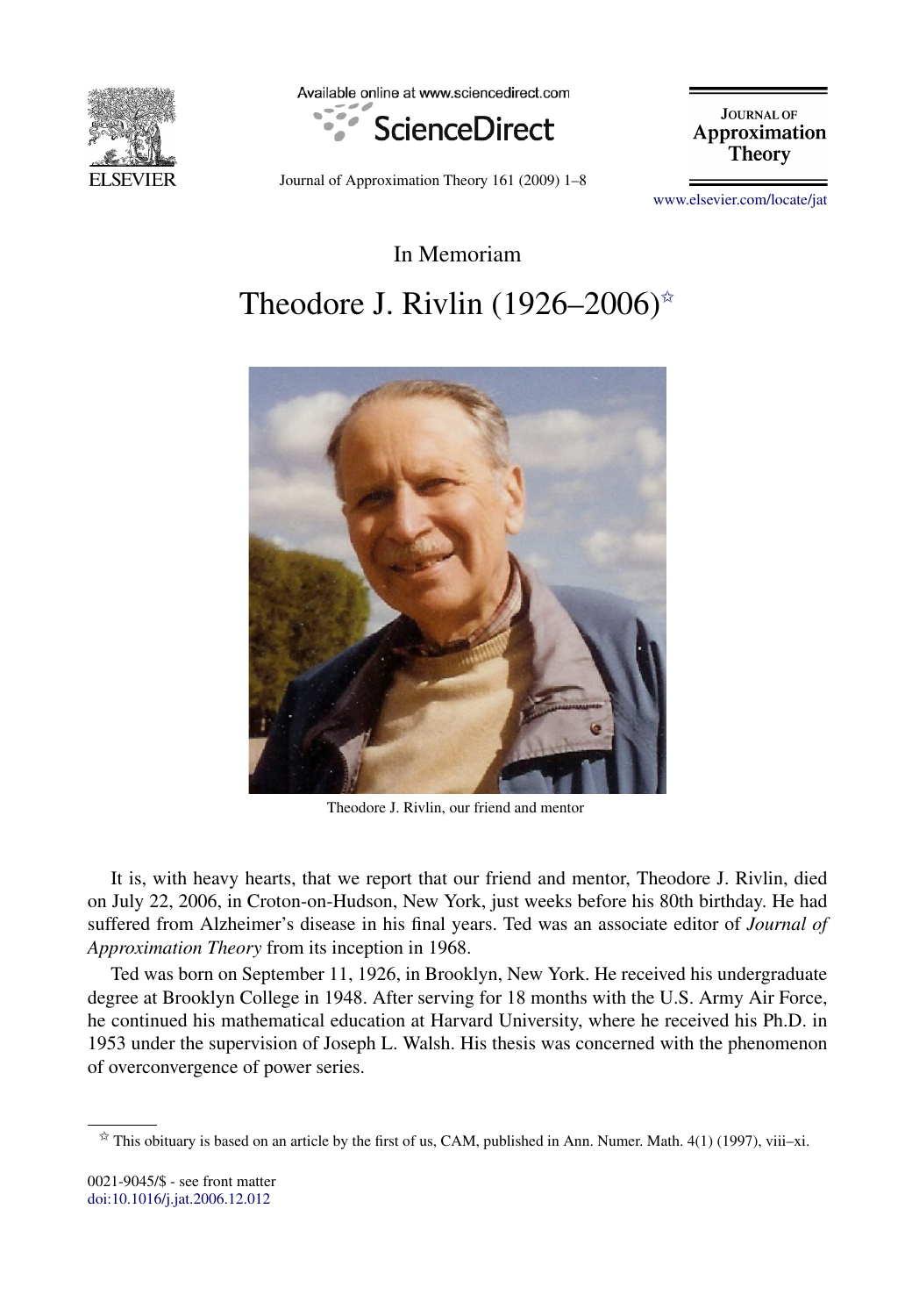He began his first position in 1952 as an instructor at Johns Hopkins University in Baltimore. In 1955, he left Baltimore to become a research associate at the Institute for Mathematical Sciences at New York University (now called the Courant Institute of Mathematical Sciences). A year later, he chose to accept a position in industry as a senior mathematical analyst at the Fairchild Engine and Airplane Company in Deer Park, Long Island. It was during this period that his work on developing tables for thermodynamic functions led him to approximation theory and Chebyshev polynomials.

In 1959, he decided to join the recently established T.J. Watson Research Center. Except for two sabbatical leaves, one from 1969 to 1970 at the Computer Science Department of Stanford University and the other during the years 1976 to 1977 at the Mathematics Department of the Imperial College, London, he served the IBM Corporation as a member of their research staff for nearly 35 years until he retired as an emeritus staff member.

Ted Rivlin also held an adjunct professorship of mathematics at the Graduate Center of the City University of New York from 1966 to 1976, where he lectured on approximation theory. He continued to serve as an associate editor of the *Journal of Approximation Theory* as well.

Ted was the author of over 80 research articles in mathematics which span a wide variety of topics in approximation theory and computational mathematics. He wrote three books, one on approximation theory, titled *An Introduction to the Approximation of Functions*, appeared in 1969 and was reprinted in 1981 (see [\[B1\]](#page-7-0)), and the other two were on Chebyshev Polynomials. The first one of these, titled *The Chebyshev Polynomial*, appeared in 1974 (see [\[B2\]](#page-7-1)), and the other, called *Chebyshev Polynomials from Approximation Theory to Algebra and Number Theory*, was published in 1990 (see [\[B4\]](#page-7-2)).

His three books are masterpieces of mathematical exposition. The one on approximation theory quickly became a standard text. It has influenced a whole generation of approximators and is still a widely consulted source of information on approximation theory. Likewise, his books on Chebyshev polynomials are important reference sources and continue to influence the development of this subject.

Ted's ability as an expositor of mathematical ideas ranks high among his talents. His mathematical prose always succeeds to clarify even the most technical concepts and results. However, it is the novelty, depth, and beauty of his mathematical discoveries that we admire and appreciate the most.

On the dust jacket of his [1](#page-1-0)974 book *The Chebyshev Polynomials* is a picture<sup>1</sup> of Ted posing next to a stone bust of P.L. Chebyshev located on the grounds of Moscow State University. This picture, taken during the International Congress of Mathematicians held in Moscow in 1966, more than any other image or words reflects Ted's mathematical interests. Chebyshev was the founder of the theory and practice of approximation. Ted had contributed widely to this subject and had significantly influenced its development during the past 40 years.

In one of his earliest works on best approximation in the maximum norm written with H.S. Shapiro [\[77\]](#page-7-3), the useful notion of extremal signature was introduced. This paper, as well as others that he wrote on best approximation, led to numerous subsequent developments. Noteworthy in this regard is his work with Shapiro [\[76\]](#page-7-4) on strong uniqueness, with B.R. Kripke  $[22]$  on best approximation in the  $L^1$ -norm, and with R.J. Sibner  $[78]$  on best approximation of bivariate functions. In [\[72\]](#page-7-6), with E.W. Cheney, the connections of best approximation on an interval to best approximation on a finite subset of it are studied with the idea of practical computational value.

<span id="page-1-0"></span><sup>1</sup> [http://math.nevai.us/AT/RIVLIN/PHOTOS/rivlin](#page-0-1) cheb.jpg.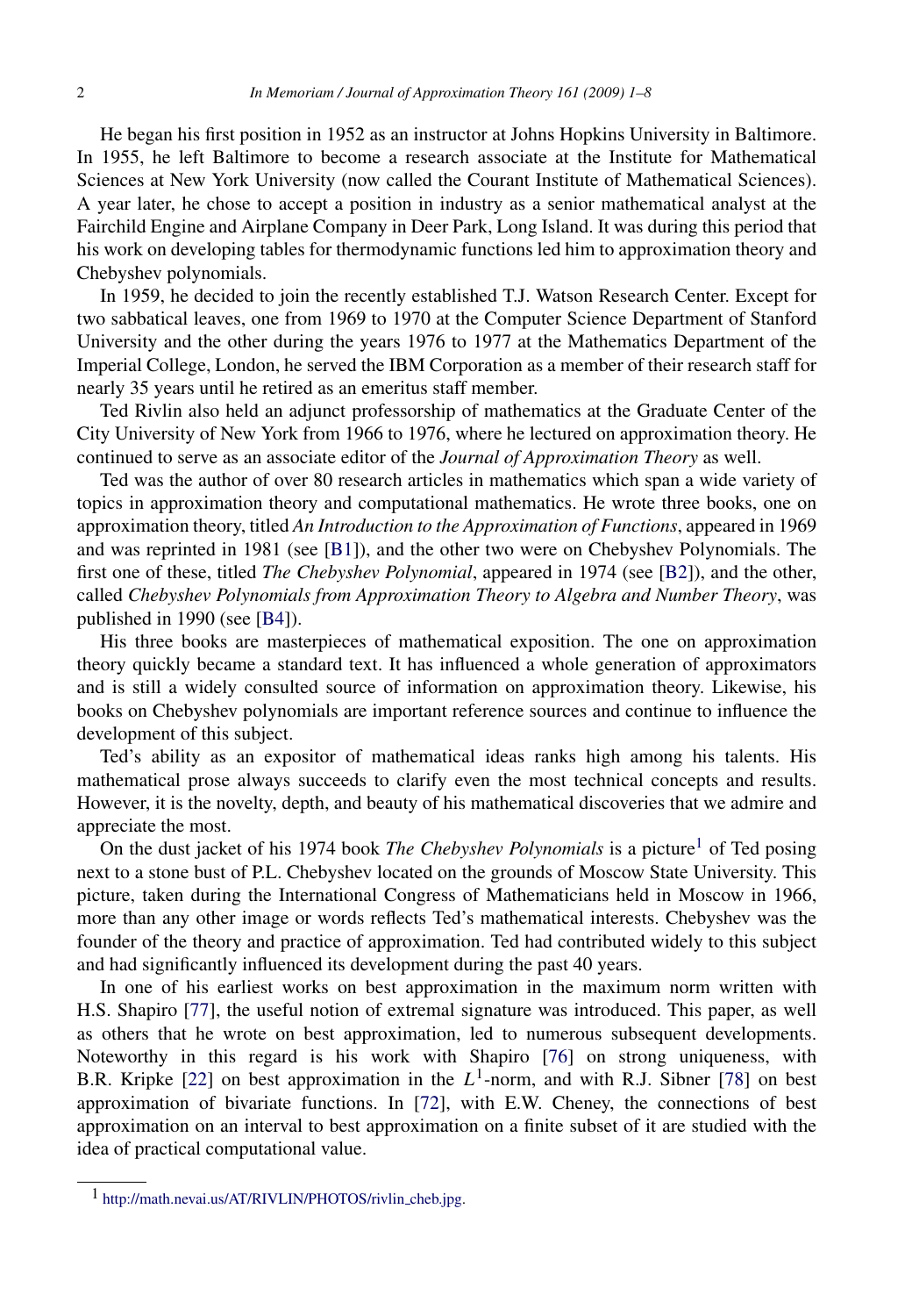His paper [\[35\]](#page-5-1), with D.J. Newman, provides sharp estimates for the approximation in the maximum norm of a monomial by lower degree polynomials. Such problems about "incomplete" polynomials have been an active area of research in approximation theory, and this paper was one of the earliest contributions to this subject. The exact form of best polynomial approximation in the maximum norm to a given function is rare. The Chebyshev polynomials are an example. Ted pursued this issue in his papers in [\[47](#page-6-0)[,50](#page-6-1)[,80\]](#page-7-7) and also through his lifelong interest in Chebyshev polynomials.

Ted looked at Chebyshev polynomials from many angles. In his paper [\[1\]](#page-4-0), with R.L. Adler, he treated their ergodic properties. In another direction, he studied with Luttmann [\[23\]](#page-5-2) the Lebesgue constant for polynomial interpolation at the zeros of the Chebyshev polynomial. This work provided both computational observations and an asymptotic analysis of the Lebesgue constant at the zeros of the Chebyshev polynomials. He returned to these issues many times. In [\[81\]](#page-7-8), he discovered that the maximum norm error in expanding certain functions in a series of a large class of Jacobi polynomials is least for the truncated Chebyshev expansion. C. Lanczos introduced an important technique for constructing good approximations to certain functions which is fundamentally based on Chebyshev polynomials. It is no surprise that Ted was attracted to this practically useful approximation technique, which he expounded upon in a series of three papers [\[79,](#page-7-9)[18,](#page-5-3)[51\]](#page-6-2).

Ted wrote several papers on Bernstein polynomials. In [\[17\]](#page-5-4), with R.P. Kelisky, he considered the limit of the powers of the *n*th Bernstein polynomials where the power chosen depends on *n*. This novel idea had unexpected applications to the identification of the saturation class of the Bernstein polynomials. When their results are combined with techniques developed by P. Butzer of RWTH, Aachen, for the study of saturation of semigroups, the saturation class of Bernstein polynomials (which do not form a semigroup) can be identified. Their paper continues to influence the study of approximation properties of positive operators and also provided the beginning of the Ph.D. thesis of the first of us, CAM, written under the guidance of S. Karlin at Stanford University. Ted's other paper on Bernstein polynomials [\[53\]](#page-6-3) is an early work on the use of what is now called "degree raising", which is a useful concept from geometric modeling. A polynomial *p* of degree *n* expressed in the Bernstein basis can be rewritten in terms of Bernstein bases of any degree higher than *n*. The coefficients of these higher degree representations of the given polynomial will converge to *p* and therefore can be used to estimate the maximum in absolute value of the polynomial.

As is often the case, mathematical progress is slow, unpredictable, and fraught with frequent setbacks. One of Ted's papers with D.J. Newman [\[34\]](#page-5-5) stems from their days as Ph.D. students at Harvard University. At that time, the second of us, RSV, was also a graduate student at Harvard. Ted and RSV both were in residence at Pierce Hall, and on one occasion Ted presented RSV with a conjecture about the zeros of the partial sums of the Maclaurin expansion of exp *z*. After computing the zeros of the first three polynomials, Ted conjectured that the zeros of all the partial sums lay in the left half plane. RSV was fascinated by the conjecture and quickly showed partial sums lay in the left half plane. RSV was fascinated by the conjecture and quickly showed<br>that a horizontal strip, of semi-width  $\sqrt{6}$  about the positive real axis, was free of zeros of all partial sums, a far weaker result than Ted had conjectured. But a few days later, Ted learned from Professor Walsh that G. Szegő, in 1924, has shown that these zeros can lie in the right half plane, and moreover that they have positive density there. RSV's strip result was thus new, and it became his first published paper in 1952, and continuations of this work became a part of his thesis in 1954. It should also be mentioned that Ken Iverson, a graduate student at Harvard, who was later to become the inventor of APL (for A Programming Language), did more extensive numerical experimentation on these zeros on a Mark IV computer at Harvard.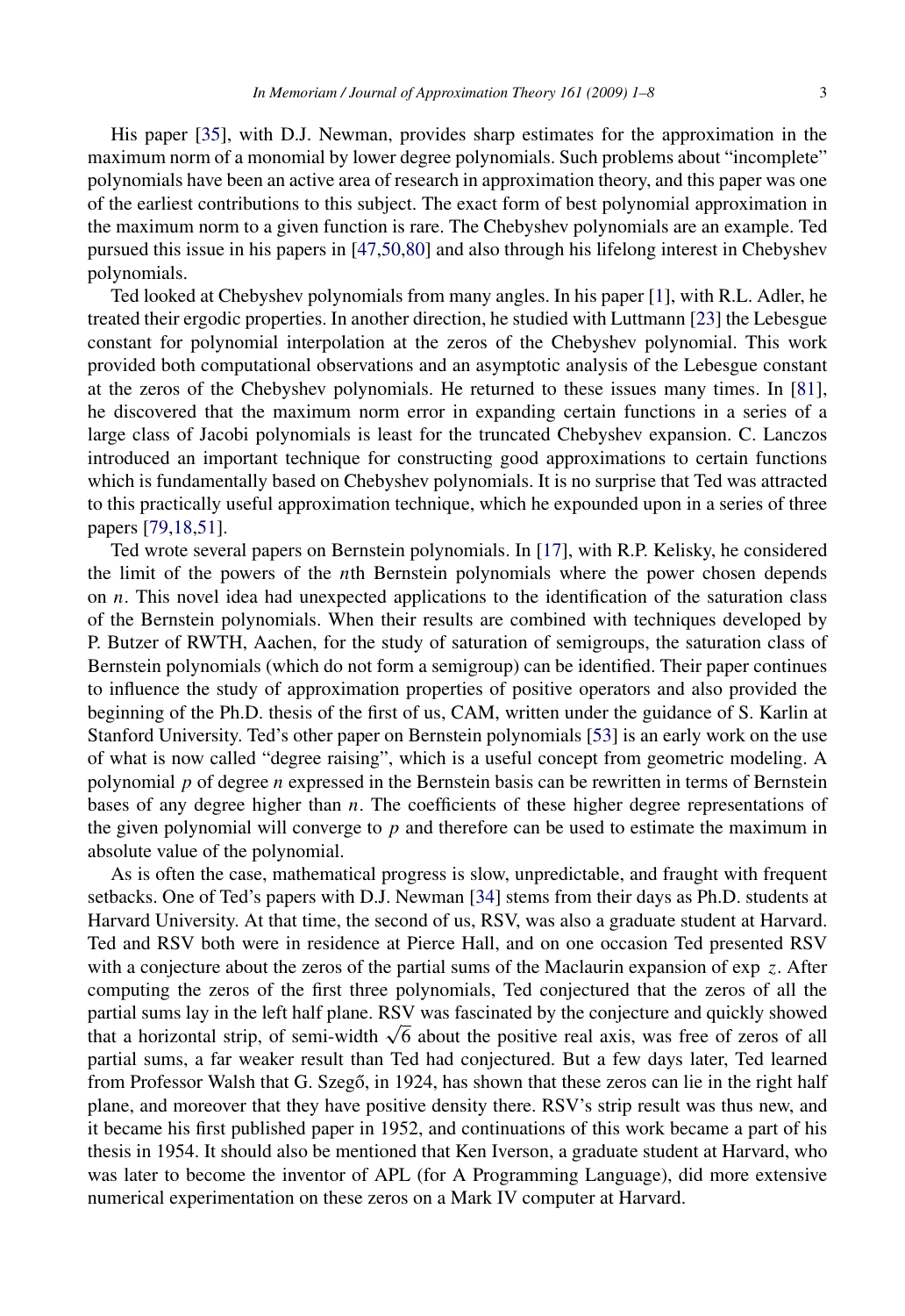There was a long hiatus and only in 1972 did Ted return to the problem [\[34\]](#page-5-5). In that paper, he and D.J. Newman established that there exists a symmetric parabolic shaped region about the positive axis free of zeros of all partial sums of exp *z*. An error in [\[34\]](#page-5-5) was found and an erratum was published in 1976. Subsequently, RSV and E.B. Saff showed for a large class of entire functions (including the exponential function as a special case) that there was a parabolic region encompassing the origin and symmetric about the horizontal axis free of zeros of all the partial sums of its Maclaurin expansion. For a complete exposition of these ideas, see the book by Albert Edrei, E.B. Saff, and R.S. Varga titled *Zeros of the Sections of Power Series*, Lecture Notes in Mathematics, Vol. 1002, Springer, Berlin/New York, 1983.

Anyone devoted to computational mathematics cannot escape the lure of numerical quadrature. Its intrinsic beauty and practicality draws us inexorably toward it. Ted succumbed to it several times. In [\[25\]](#page-5-6), Turán's formula for the Chebyshev weight function was obtained using certain divided difference functionals at the zeros of the Chebyshev polynomials repeated with multiplicities. This formula led to a solution of one of Turán's open problems. Ted had other interests in Gaussian quadrature. In [\[27\]](#page-5-7), quadrature formulae with a degree of accuracy within two of the Gaussian case were classified and, in [\[68\]](#page-6-4), Ted's interests turned to error estimates for Gauss quadrature of analytic functions.

Divided differences are a useful tool in computational mathematics, and so Ted was naturally interested in questions that pertain to divided differences. In particular, one might wonder when the divided differences of a function on a triangular array of points determine the function. This surprisingly difficult question was studied in [\[40,](#page-5-8)[16\]](#page-4-1), while in [\[36\]](#page-5-9), the difficult nonlinear problem of characterizing the weights of a divided difference functional was solved.

Applied mathematicians often approximate. Frequently they benefit from approximation theory's nearly inexhaustible supply of approximants. Sometimes it appears that the development of practical approximation techniques is more an "art" than a "science". Consider the typical situation of recovering a function from some of its values. Without further information, nothing can be said about its value at other points. Nonetheless, one can always choose some method to approximate it based on the available function values and then assess the error using some a priori information on the function, typically given in terms of some information on the regularity of the function. However, if error bounds are useful, then it may be worthwhile to find the best such bound amongst all estimators (even nonlinear ones) for the function based on its given function values. This problem is solved in [\[29\]](#page-5-10), which began Ted's work on optimal recovery. His curiosity about optimal recovery led him to return to it more often than to any other subject.

A striking result of Walsh states the following: the difference between the *n*th Maclaurin polynomial of a function and its Lagrange interpolation at the *n*th roots of *z*, where  $|z| = r < 1$ , goes to zero exponentially fast as  $n \to \infty$  in the disc centered at the origin with radius  $r^{-1}$ , for any function analytic in the unit disc. Ted made two interesting contributions [\[63](#page-6-5)[,33\]](#page-5-11) to the understanding of the phenomenon of Walsh equiconvergence by relating it both to best approximation and to optimal recovery.

We mention that a very complete treatment of this phenomenon has recently appeared in *Walsh Equiconvergence of Complex Interpolating Polynomials*, by J. Szabados, A. Sharma, and A. Jakimovski, Springer-Verlag, 2006; see also *Selected Papers of J.L. Walsh*, edited by T.J. Rivlin and E.B. Saff, Springer-Verlag, 2000.

In summary, the work of Theodore J. Rivlin has been a major influence on the development of contemporary approximation theory. His lifelong commitment, enthusiasm, and devotion to the subject are an inspiration to all of us who work in this field. We have been fortunate to have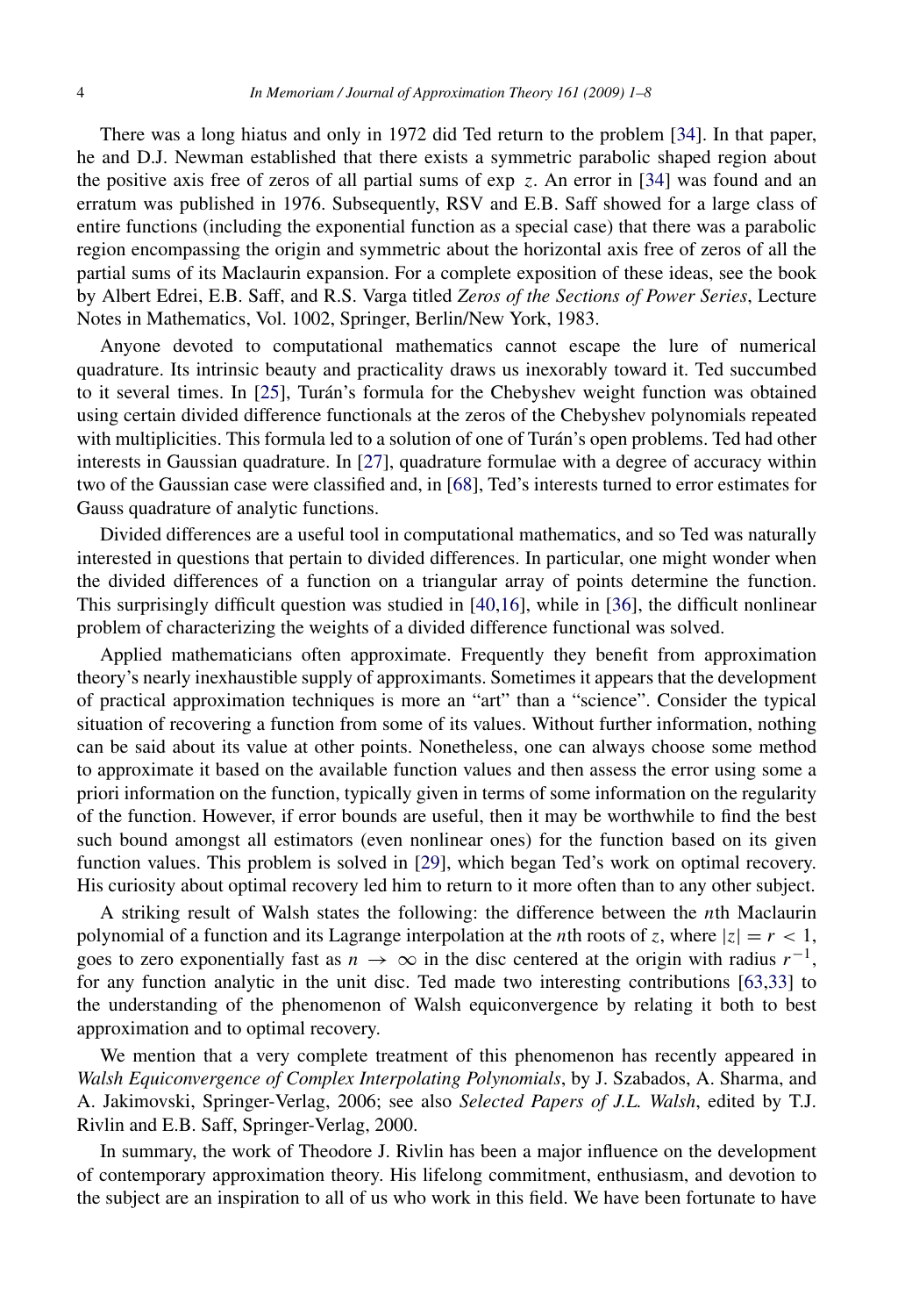Ted is survived by his wife, Jean, two daughters, Madeline and Elizabeth, and three granddaughters, Cynthia, Emily, and Alice. We will all miss him.

> Charles A. Micchelli *Mohegan Lake, New York*

> > Richard S. Varga *Kent, Ohio*

## List of Publications of T.J. Rivlin<sup>[2](#page-4-2)</sup>

#### *Papers*

- <span id="page-4-0"></span>[1] R.L. Adler, T.J. Rivlin, Ergodic and mixing properties of Chebyshev polynomials, Proc. Amer. Math. Soc. 15 (1964) 794–796. MR0202968 (34 #2827).
- [2] N.C. Ankeny, T.J. Rivlin, On a theorem of S. Bernstein, Pacific J. Math. 5 (1955) 849–852. MR0076020 (17,833e).
- [3] M.D. Buhmann, T.J. Rivlin, A Gauss–Lucas type theorem on the location of the roots of a polynomial, J. Approx. Theory 67 (2) (1991) 235–238. MR1133062 (92i:26014).
- [4] E.W. Cheney, T.J. Rivlin, Some polynomial approximation operators, Math. Z. 145 (1) (1975) 33–42. MR0393965 (52 #14772).
- [5] E.W. Cheney, T.J. Rivlin, A note on some Lebesgue constants, Rocky Mountain J. Math. 6 (3) (1976) 435–439. MR0415174 (54 #3265).
- [6] D. Coppersmith, T.J. Rivlin, The growth of polynomials bounded at equally spaced points, SIAM J. Math. Anal. 23 (4) (1992) 970–983. MR1166569 (93d:26012).
- [7] N. Dyn, C.A. Micchelli, T.J. Rivlin, Blaschke products and optimal recovery in *H*∞, Calcolo 24 (1) (1987) 1–21. MR0946519 (90c:30062).
- [8] C.L. Eisen, R.A. Gross, T.J. Rivlin, Theoretical calculations in gaseous detonation, Combustion Flame 4 (1960) 137–147. MR0116909 (22 #7692).
- [9] C.L. Eisen, T.J. Rivlin, An experiment in conformal mapping, in: Proceedings of the NYU-IBM Symposium on Computing in the Aircraft Industry, 1956.
- [10] C. Epstein, W.L. Miranker, T.J. Rivlin, Ultra-arithmetic. I. Function data types, Math. Comput. Simulation 24 (1) (1982) 1–18. MR0654650 (83d:65138a).
- [11] C. Epstein, W.L. Miranker, T.J. Rivlin, II. Ultra-arithmetic, Intervals of polynomials. II, Math. Comput. Simulation 24 (1) (1982) 19–29. MR0654651 (83d:65138b).
- [12] W. Gautschi, T.J. Rivlin, A family of Gauss–Kronrod quadrature formulae, Math. Comp. 51 (184) (1988) 749–754. MR0958640 (89m:65029).
- [13] R.A. Gross, W. Chinitz, T.J. Rivlin, Magnetohydrodynamic effects on exothermal waves, J. Aero/Space Sci. 27 (1960) 283–290. MR0114487 (22 #5308).
- [14] E Grosswald, F. Leuenberger, T.J. Rivlin, H.N. Ward, L.L. Garner, Elementary problems and solutions: Problems for solution: E1401-E1405, Amer. Math. Monthly 67 (2) (1960) 182–183. MR1530629.
- [15] A.J. Hoffman, T.J. Rivlin, When is a team "mathematically" eliminated? in: Proceedings of the Princeton Symposium on Mathematical Programming (Princeton University, 1967), Princeton University Press, Princeton, NJ, 1970, pp. 391–401. MR0343943 (49 #8683).
- <span id="page-4-1"></span>[16] K.G. Ivanov, T.J. Rivlin, E.B. Saff, The representation of functions in terms of their divided differences at Chebyshev nodes and roots of unity, J. London Math. Soc. (2) 42 (2) (1990) 309–328. MR1083448 (91m:41050).

<span id="page-4-2"></span> $2$  A selected list of Rivlin's publications organized by subject matter can be found in Ann. Numer. Math. 4(1) (1997), xii–xiv.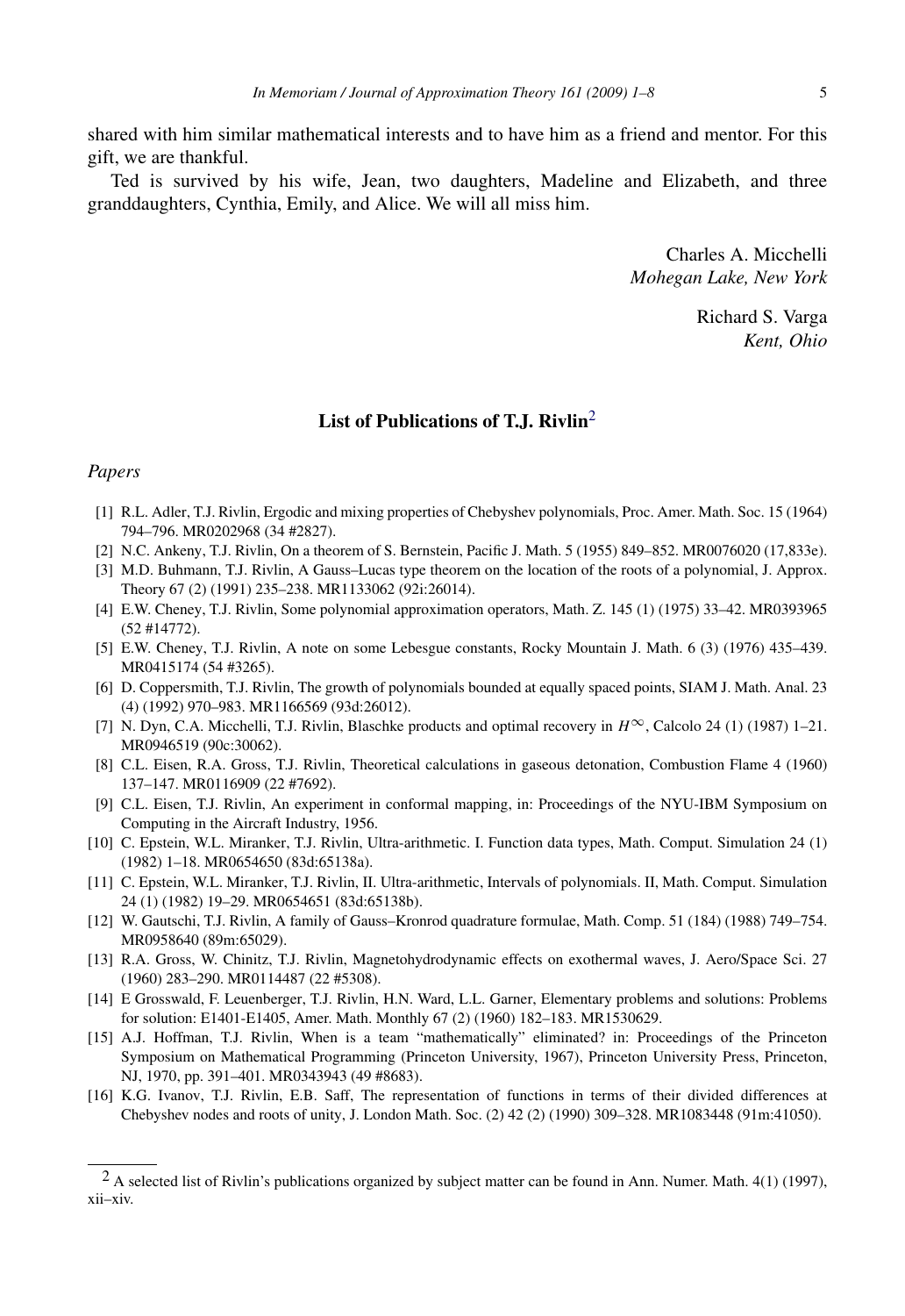- <span id="page-5-4"></span>[17] R.P. Kelisky, T.J. Rivlin, Iterates of Bernstein polynomials, Pacific J. Math. 21 (1967) 511–520. MR0212457 (35 #3328).
- <span id="page-5-3"></span>[18] R.P. Kelisky, T.J. Rivlin, A rational approximation to the logarithm, Math. Comp. 22 (1968) 128–136. MR0226262 (37 #1852).
- [19] R.B. Kelman, T.J. Rivlin, Classroom notes: Conditions for integrand of an improper integral to be bounded or tend to zero, Amer. Math. Monthly 67 (10) (1960) 1019–1022. MR1531011.
- [20] A.G. Konheim, T.J. Rivlin, Extreme points of the unit ball in a space of real polynomials, Amer. Math. Monthly 73 (1966) 505–507. MR0191891 (33 #118).
- [21] A.G. Konheim, T.J. Rivlin, The bounded linear operators that commute with the Bernstein operators, Bull. Amer. Math. Soc. 74 (1968) 111–114. MR0218910 (36 #1994).
- <span id="page-5-0"></span>[22] B.R. Kripke, T.J. Rivlin, Approximation in the metric of  $L^1(X, \mu)$ , Trans. Amer. Math. Soc. 119 (1965) 101–122. MR0180848 (31 #5078).
- <span id="page-5-2"></span>[23] F.W. Luttmann, T.J. Rivlin, Some numerical experiments in the theory of polynomial interpolation, IBM J. Res. Develop. 9 (1965) 187–191. MR0179910 (31 #4147).
- [24] E.H. Mason, S.M. Gagola Jr., J. Todd, T.J. Rivlin, D. Callan, Problems and solutions: Solutions: 10300, Amer. Math. Monthly 103 (3) (1996) 272–273. MR1542819.
- <span id="page-5-6"></span>[25] C.A. Micchelli, T.J. Rivlin, Turán formulae and highest precision quadrature rules for Chebyshev coefficients, IBM J. Res. Develop. 16 (1972) 372–379. MR0334465 (48 #12784).
- [26] C.A. Micchelli, T.J. Rivlin, Quadrature formulae and Hermite–Birkhoff interpolation, Adv. in Math. 11 (1973) 93–112. MR0318743 (47 #7289).
- <span id="page-5-7"></span>[27] C.A. Micchelli, T.J. Rivlin, Numerical integration rules near Gaussian quadrature, Israel J. Math. 16 (1973) 287–299. MR0366003 (51 #2255).
- [28] C.A. Micchelli, T.J. Rivlin, Some new characterizations of the Chebyshev polynomials, J. Approx. Theory 12 (1974) 420–424. MR0361015 (50 #13462).
- <span id="page-5-10"></span>[29] C.A. Micchelli, T.J. Rivlin, S. Winograd, The optimal recovery of smooth functions, Numer. Math. 26 (2) (1976) 191–200. MR0458005 (56 #16208).
- [30] C.A. Micchelli, T.J. Rivlin, A survey of optimal recovery, in: Optimal Estimation in Approximation Theory (Proceedings of the International Symposium, Freudenstadt, 1976), Plenum, New York, 1977, pp. 1–54. MR0617931 (58 #29718).
- [31] C.A. Micchelli, T.J. Rivlin, Optimal recovery of best approximations, Resultate Math. 3 (1) (1980) 25–32. MR0575104 (81h:41031).
- [32] C.A. Micchelli, T.J. Rivlin, Lectures on optimal recovery, in: Numerical Analysis, Lancaster 1984 (Lancaster, 1984), in: Lecture Notes in Mathematics, vol. 1129, Springer, Berlin, 1985, pp. 21–93. MR0799030 (87a:41036).
- <span id="page-5-11"></span>[33] C.A. Micchelli, T.J. Rivlin, An optimal recovery view of Walsh's equiconvergence theorem, J. Complexity 3 (3) (1987) 312–330. MR0919679 (88k:30004).
- <span id="page-5-5"></span>[34] D.J. Newman, T.J. Rivlin, The zeros of the partial sums of the exponential function, J. Approx. Theory 5 (1972) 405–412. MR0338328 (49 #3093). Correction: J. Approx. Theory 16(4) (1976) 299–300. MR0407249 (53 #11028).
- <span id="page-5-1"></span>[35] D.J. Newman, T.J. Rivlin, Approximation of monomials by lower degree polynomials, Aequationes Math. 14 (3) (1976) 451–455. MR0410181 (53 #13931).
- <span id="page-5-9"></span>[36] D.J. Newman, T.J. Rivlin, A characterization of the weights in a divided difference, Pacific J. Math. 93 (2) (1981) 407–413. MR0623571 (83a:41004).
- [37] D.J. Newman, T.J. Rivlin, Optimal recovery among the polynomials, in: Approximation Theory and Applications (Proceedings of the Workshop, Technion–Israel Institute of Technology, Haifa, 1980), Academic Press, New York, 1981, pp. 291–301. MR0615418 (83a:41003).
- [38] D.J. Newman, T.J. Rivlin, On polynomials with curved majorants, Canad. J. Math. 34 (4) (1982) 961–968. MR0672690 (84b:41011).
- [39] D.J. Newman, T.J. Rivlin, Optimal universally stable interpolation, Analysis 3 (1–4) (1983) 355–367. MR0756124 (85h:41008).
- <span id="page-5-8"></span>[40] D.J. Newman, T.J. Rivlin, A continuous function whose divided differences at the Chebyshev extrema are all zero, Constr. Approx. 2 (3) (1986) 221–223. MR0891972 (89d:41005).
- [41] E.L. Ortiz, T.J. Rivlin, Another look at the Chebyshev polynomials, Amer. Math. Monthly 90 (1) (1983) 3–10. MR0691008 (84d:33014).
- [42] E.L. Ortiz, T.J. Rivlin, A collection of papers to commemorate the Cornelius Lanczos centennial. Dedicated to Cornelius Lanczos (1893–1974), Comput. Math. Appl. 33 (1–2) (1997) xiii–xiv. MR1442056.
- [43] T.J. Rivlin, On sufficient conditions for overconvergence, Proc. Amer. Math. Soc. 6 (1955) 597–602. MR0071511 (17,138f).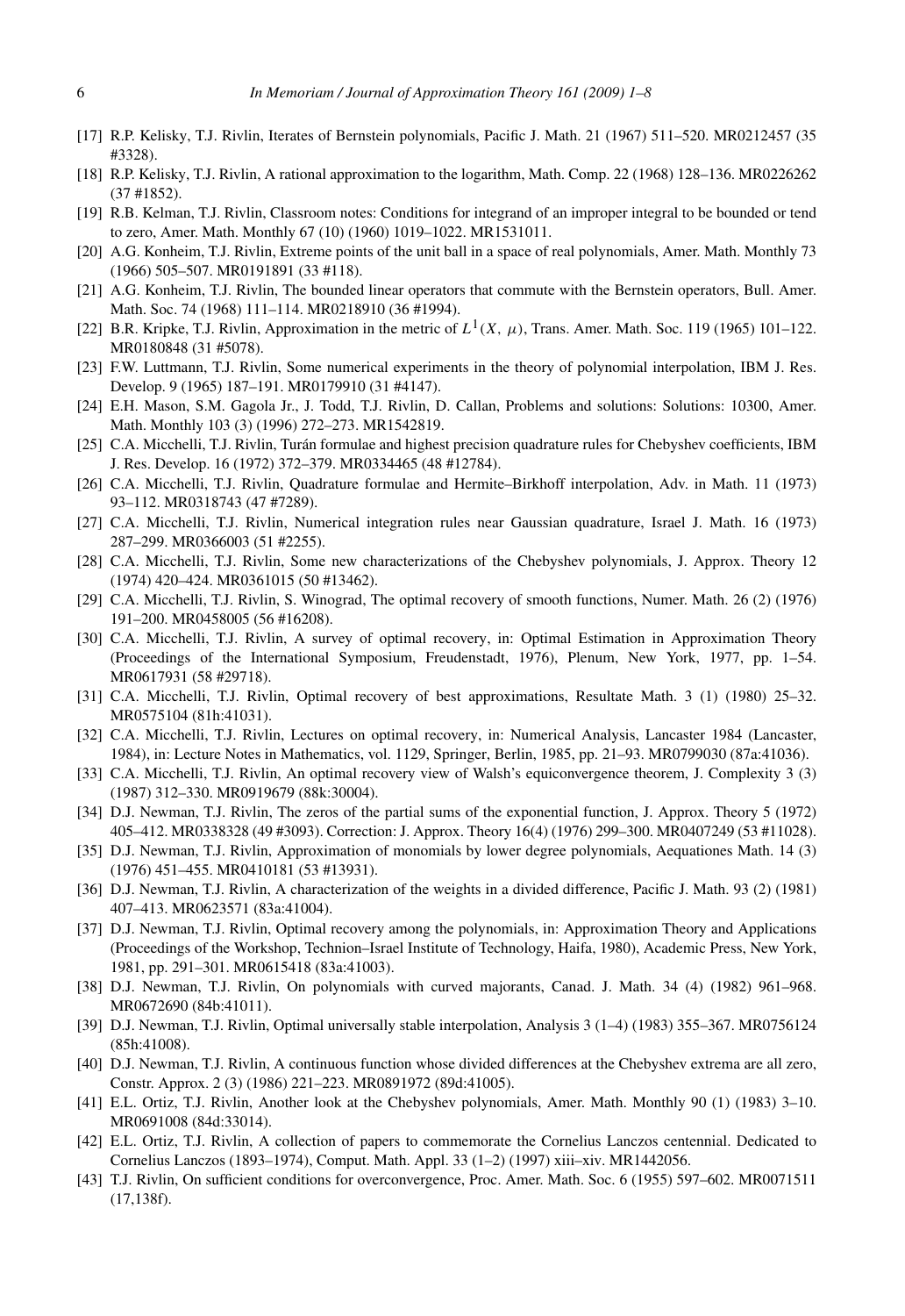- [44] T.J. Rivlin, Smooth interpolation, SIAM Rev. 1 (1959) 60–63. MR0100341 (20 #6774).
- [45] T.J. Rivlin, A note on smooth interpolation, SIAM Rev. 2 (1960) 27–30. MR0111121 (22 #1985).
- [46] T.J. Rivlin, On the maximum modulus of polynomials, Amer. Math. Monthly 67 (1960) 251–253. MR0118813 (22 #9582).
- <span id="page-6-0"></span>[47] T.J. Rivlin, Polynomials of best uniform approximation to certain rational functions, Numer. Math. 4 (1962) 345–349. MR0149161 (26 #6653).
- [48] T.J. Rivlin, Overdetermined systems of linear equations, SIAM Rev. 5 (1963) 52–66. MR0155137 (27 #5077).
- [49] T.J. Rivlin, A property of the ratio of trigonometric polynomials, J. SIAM Ser. B Numer. Anal. 1 (1964) 131–132. MR0176281 (31 #556).
- <span id="page-6-1"></span>[50] T.J. Rivlin, Some explicit polynomial approximations in the complex domain, Bull. Amer. Math. Soc. 73 (1967) 467–469. MR0212193 (35 #3068).
- <span id="page-6-2"></span>[51] T.J. Rivlin, Polynomial approximation and the τ -method, Comput. J. 11 (1968/1969) 337–338. MR0237099 (38 #5392).
- [52] T.J. Rivlin, A duality theorem and upper bounds for approximation, in: Abstract Spaces and Approximation (Proceedings of the Conference, Oberwolfach, 1968), Birkhauser, Basel, 1969, pp. 274–280. MR0259450 (41 ¨ #4088).
- <span id="page-6-3"></span>[53] T.J. Rivlin, Bounds on a polynomial, J. Res. Nat. Bur. Standards Sect. B 74B (1970) 47–54. MR0276427 (43 #2174).
- [54] T.J. Rivlin, The Lebesgue constants for polynomial interpolation, in: Functional analysis and its Applications (International Conference on Eleventh Anniversary of Matscience, Madras, 1973; dedicated to Alladi Ramakrishnan), in: Lecture Notes in Mathematics, vol. 399, Springer, Berlin, 1974, pp. 422–437. MR0399706 (53 #3549).
- [55] T.J. Rivlin, Optimally stable Lagrangian numerical differentiation, SIAM J. Numer. Anal. 12 (5) (1975) 712–725. MR0408203 (53 #11968).
- [56] T.J. Rivlin, Bounds for trigonometric polynomials, in: L. Collatz, G. Meinardus, H. Werner (Eds.), Numerische Methoden der Approximations theorie, in: ISNM 30, vol. 3, Birkhauser, Basel, 1976, pp. 299–317. MR0510854 ¨ (58 #23309).
- [57] T.J. Rivlin, Approximation by circles, in: G.G. Lorentz, C.K. Chui, L.L. Schumaker (Eds.), Approximation Theory, II, Academic Press, New York, 1976, pp. 513–517. MR0430629 (55 #3634).
- [58] T.J. Rivlin, A survey of recent results on optimal recovery, in: A.G. Law, N.B. Sahney (Eds.), Theory of Approximation with Applications, Academic Press, New York, 1976, pp. 225–245. MR0545649 (80i:41002).
- [59] T.J. Rivlin, Some aspects of optimal recovery, in: Multivariate Approximation (Symposium, University of Durham, Durham, 1977), Academic Press, London, 1978, pp. 1–11. MR0525861 (80i:41001).
- [60] T.J. Rivlin, Approximation by circles, Computing 21 (2) (1978/79) 93–104. MR0619916 (83a:41031).
- [61] T.J. Rivlin, Best uniform approximation by polynomials in the complex plane, in: E.W. Cheney (Ed.), Approximation Theory III, Academic Press, New York, 1980, pp. 75–86. MR0602706 (82c:30059).
- [62] T.J. Rivlin, The optimal recovery of functions, in: Papers in Algebra, Analysis and Statistics (Hobart, 1981), in: Contemporary Mathematics, vol. 9, Amer. Math. Soc., Providence, R.I., 1981, pp. 121–151. MR0655978 (83m:41001).
- <span id="page-6-5"></span>[63] T.J. Rivlin, On Walsh equiconvergence, J. Approx. Theory 36 (4) (1982) 334–345. MR0682176 (84c:30055).
- [64] T.J. Rivlin, The best strong uniqueness constant for a multivariate Chebyshev polynomial, J. Approx. Theory 41 (1) (1984) 56–63. MR0742236 (85k:41041).
- [65] T.J. Rivlin, The strong uniqueness constant in complex approximation, in: Rational Approximation and Interpolation (Tampa, FL., 1983), in: Lecture Notes in Mathematics, vol. 1105, Springer, Berlin, 1984, pp. 145–149. MR0783269 (86k:41033).
- [66] T.J. Rivlin, Optimal recovery of multivariate contractions, Comput. Math. Appl. Part B 12 (5–6) (1986) 1255–1258. MR0871363 (88e:65013).
- [67] T.J. Rivlin, A view of approximation theory, IBM J. Res. Develop. 31 (2) (1987) 162–168. MR0894616 (88d:41002).
- <span id="page-6-4"></span>[68] T.J. Rivlin, Gauss quadrature for analytic functions, in: Orthogonal Polynomials and Their Applications (Segovia, 1986), in: Lecture Notes in Mathematics, vol. 1329, Springer, Berlin, 1988, pp. 178–192. MR0973426 (90e:65031).
- [69] T.J. Rivlin, Some properties of polynomials bounded at equally spaced points, in: R.V.M. Zahar (Ed.), Approximation and Computation (West Lafayette, IN, 1993), Birkhauser, Boston, MA, 1994, pp. 535–542. ¨ MR1333641 (96b:26019).
- [70] T.J. Rivlin, Some remarks on multivariate Chebyshev polynomials, Comput. Math. Appl. 33 (1–2) (1997) 223–228. MR1442074 (98c:41048).